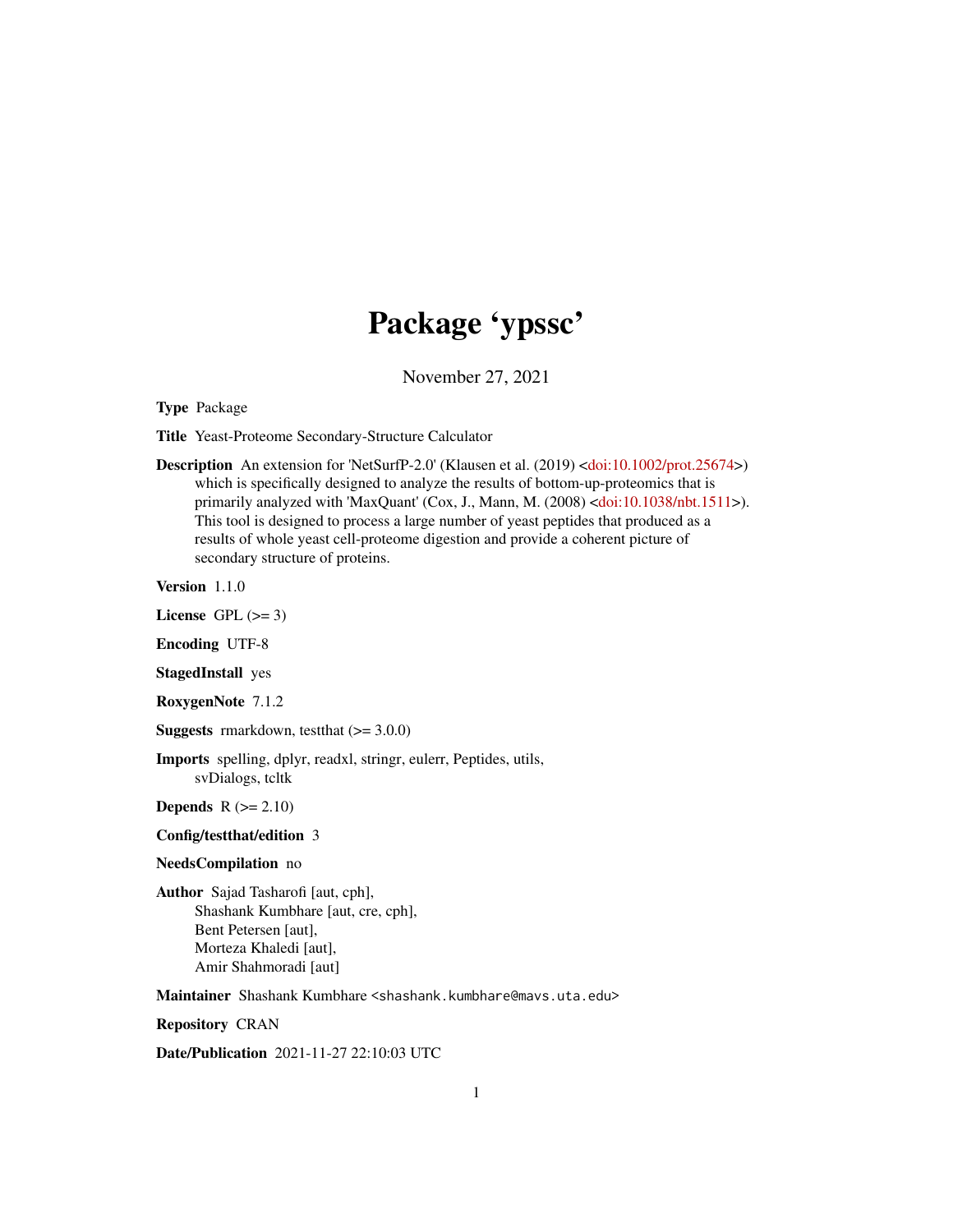# <span id="page-1-0"></span>R topics documented:

# **Index** [9](#page-8-0)

<span id="page-1-1"></span>findAlpha *Alpha Helix Calculator*

# Description

Form bottom-up proteomics data of proteins (peptides), this function determines the sections of proteins (in percentage) with alpha-helix, structure.

#### Usage

```
findAlpha(pathFileInput = NULL, pathDirOutput = NULL, ...)
```
# Arguments

pathFileInput Path of the input csv file generated from MaxQuant.

MaxQuant is a quantitative proteomics software designed to analyze large massspectrometric data. The input of MaxQuant is a raw file (.raw) from highresolution mass spectrometers. After analysis of the raw file in MaxQuant, the program generates a folder named "combined".

In this folder there is another folder named "txt" which contains many files with text format (.txt). One of the files called "peptides" which is the input of the ypssc to calculate secondary structures. ypssc has been designed such a way that can analyzed and extract information regarding the sample regardless of the name that user chosen for the sample.

pathDirOutput Path of the directory to which the output files will be generated.

... (for developer use only)

#### Value

The output of the program is a csv file (.csv) that contains 5 columns, and the number of rows depends on the number of proteins in the sample.

First column contains the ID of the identified alpha-helix proteins in the sample, second column contains the number of identified amino acids from the corresponding protein, third column contains number of identified amino acids with alpha-helix structure, fourth column contains the number of amino acids that the protein originally has in the SSDYP, and fifth column contains the number of amino acids with alpha-helix structure that the protein originally has in the SSDYP.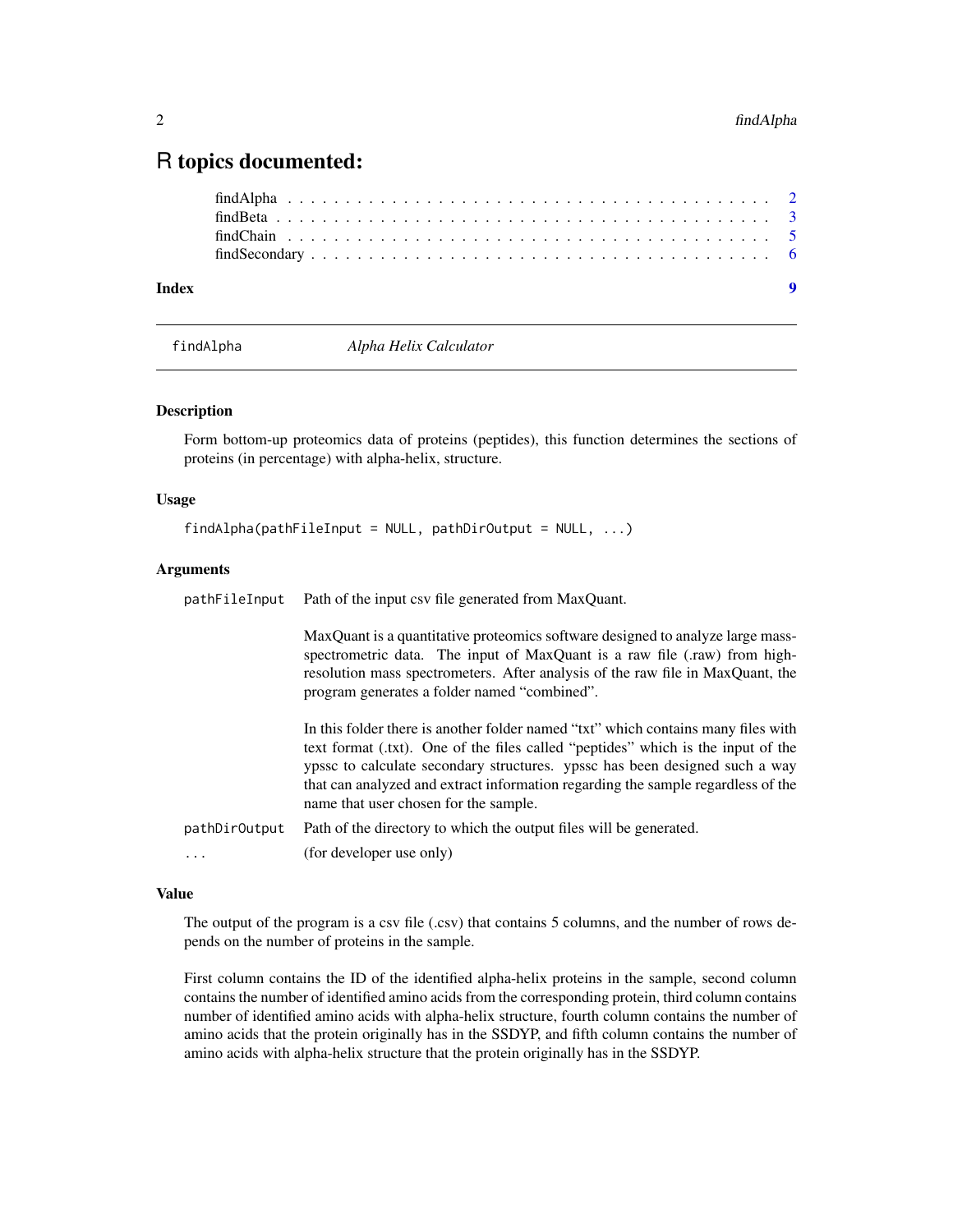<span id="page-2-0"></span>These columns should provide all information that the user needs to know about the protein and its structural information as well as structural information about the parts of the protein that has been identified in the sample.

In addition, it also generates 4 more '.csv' files.

- 1. The no. of proteins found in the sample.
- 2. The no. of peptides found in the sample.
- 3. The no. of amino acids for each protein in database.
- 4. It is the input file from MaxQuant that's been cleaned up for the sole purpose of calculating secondary structures.

# See Also

[findSecondary](#page-5-1), [findBeta](#page-2-1), [findChain](#page-4-1)

# Examples

```
## Not run:
findAlpha( pathFileInput = "some/path/to/inputFile.csv",
           pathDirOutput = "some/path/to/outputDir/" )
findAlpha()
```
## End(Not run)

<span id="page-2-1"></span>

findBeta *Beta Sheet Calculator*

#### Description

Form bottom-up proteomics data of proteins (peptides), this function determines the sections of proteins (in percentage) with beta-sheet, structure.

# Usage

```
findBeta(pathFileInput = NULL, pathDirOutput = NULL, ...)
```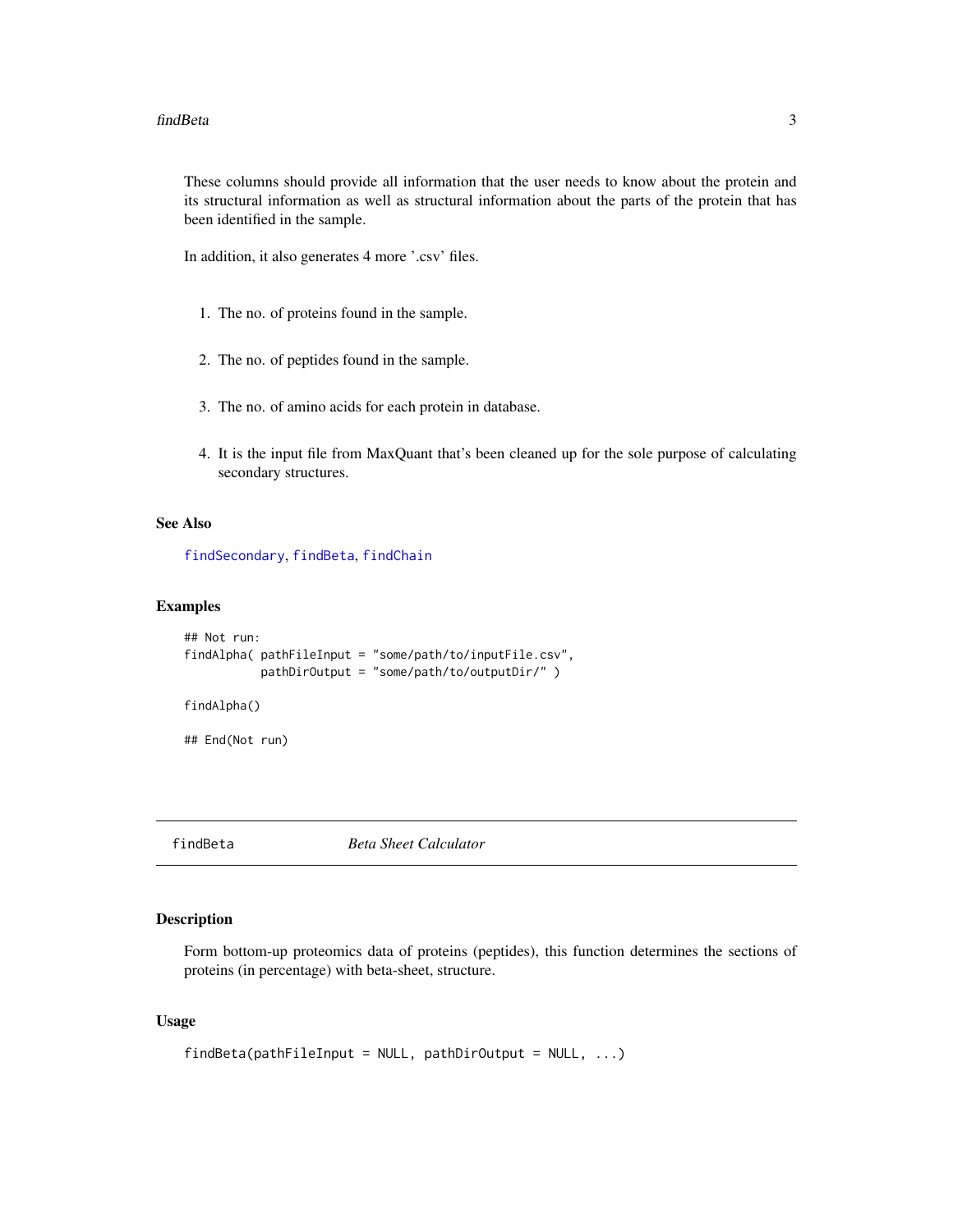# <span id="page-3-0"></span>Arguments

| pathFileInput | Path of the input csv file generated from MaxQuant.                                                                                                                                                                                                                                                                                                                               |  |  |  |  |  |  |  |  |
|---------------|-----------------------------------------------------------------------------------------------------------------------------------------------------------------------------------------------------------------------------------------------------------------------------------------------------------------------------------------------------------------------------------|--|--|--|--|--|--|--|--|
|               | MaxQuant is a quantitative proteomics software designed to analyze large mass-<br>spectrometric data. The input of MaxQuant is a raw file (.raw) from high-<br>resolution mass spectrometers. After analysis of the raw file in MaxQuant, the<br>program generates a folder named "combined".                                                                                     |  |  |  |  |  |  |  |  |
|               | In this folder there is another folder named "txt" which contains many files with<br>text format (.txt). One of the files called "peptides" which is the input of the<br>ypssc to calculate secondary structures. ypssc has been designed such a way<br>that can analyzed and extract information regarding the sample regardless of the<br>name that user chosen for the sample. |  |  |  |  |  |  |  |  |
| pathDirOutput | Path of the directory to which the output files will be generated.                                                                                                                                                                                                                                                                                                                |  |  |  |  |  |  |  |  |
| $\cdots$      | (for developer use only)                                                                                                                                                                                                                                                                                                                                                          |  |  |  |  |  |  |  |  |

# Value

The output of the program is a csv file (.csv) that contains 5 columns, and the number of rows depends on the number of proteins in the sample.

First column contains the ID of the identified alpha-helix proteins in the sample, second column contains the number of identified amino acids from the corresponding protein, third column contains number of identified amino acids with secondary structure, fourth column contains the number of amino acids that the protein originally has in the SSDYP, and fifth column contains the number of amino acids with beta-sheet that the protein originally has in the SSDYP.

These columns should provide all information that the user needs to know about the protein and its structural information as well as structural information about the parts of the protein that has been identified in the sample.

In addition, it also generates 4 more '.csv' files.

- 1. The no. of proteins found in the sample.
- 2. The no. of peptides found in the sample.
- 3. The no. of amino acids for each protein in database.
- 4. It is the input file from MaxQuant that's been cleaned up for the sole purpose of calculating secondary structures.

# See Also

[findSecondary](#page-5-1), [findAlpha](#page-1-1), [findChain](#page-4-1)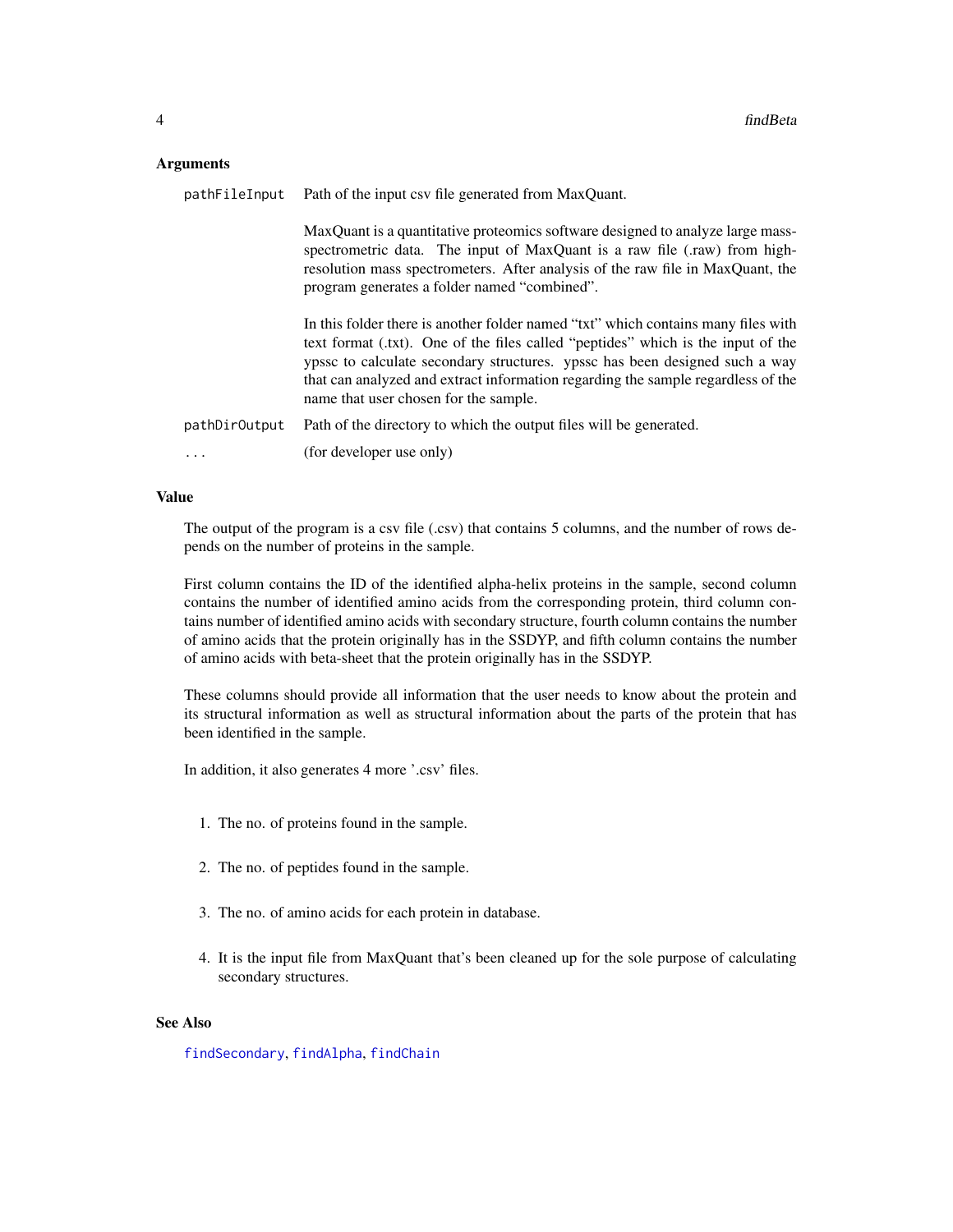#### <span id="page-4-0"></span>findChain 5

# Examples

```
## Not run:
findBeta( pathFileInput = "some/path/to/inputFile.csv",
          pathDirOutput = "some/path/to/outputDir/" )
findBeta()
## End(Not run)
```
<span id="page-4-1"></span>findChain *Chain Calculator*

# Description

Form bottom-up proteomics data of proteins (peptides), this function determines the sections of proteins (in percentage) with primary, structure.

# Usage

findChain(pathFileInput = NULL, pathDirOutput = NULL, ...)

# **Arguments**

| pathFileInput | Path of the input csv file generated from MaxQuant.                                                                                                                                                                                                                                                                                                                               |  |  |  |  |  |  |  |  |  |  |
|---------------|-----------------------------------------------------------------------------------------------------------------------------------------------------------------------------------------------------------------------------------------------------------------------------------------------------------------------------------------------------------------------------------|--|--|--|--|--|--|--|--|--|--|
|               | MaxQuant is a quantitative proteomics software designed to analyze large mass-<br>spectrometric data. The input of MaxQuant is a raw file (.raw) from high-<br>resolution mass spectrometers. After analysis of the raw file in MaxQuant, the<br>program generates a folder named "combined".                                                                                     |  |  |  |  |  |  |  |  |  |  |
|               | In this folder there is another folder named "txt" which contains many files with<br>text format (.txt). One of the files called "peptides" which is the input of the<br>ypssc to calculate secondary structures. ypssc has been designed such a way<br>that can analyzed and extract information regarding the sample regardless of the<br>name that user chosen for the sample. |  |  |  |  |  |  |  |  |  |  |
| pathDirOutput | Path of the directory to which the output files will be generated.                                                                                                                                                                                                                                                                                                                |  |  |  |  |  |  |  |  |  |  |
| $\cdots$      | (for developer use only)                                                                                                                                                                                                                                                                                                                                                          |  |  |  |  |  |  |  |  |  |  |

# Value

The output of the program is a csv file (.csv) that contains 5 columns, and the number of rows depends on the number of proteins in the sample.

First column contains the ID of the identified alpha-helix proteins in the sample, second column contains the number of identified amino acids from the corresponding protein, third column contains number of identified amino acids with secondary structure, fourth column contains the number of amino acids that the protein originally has in the SSDYP, and fifth column contains the number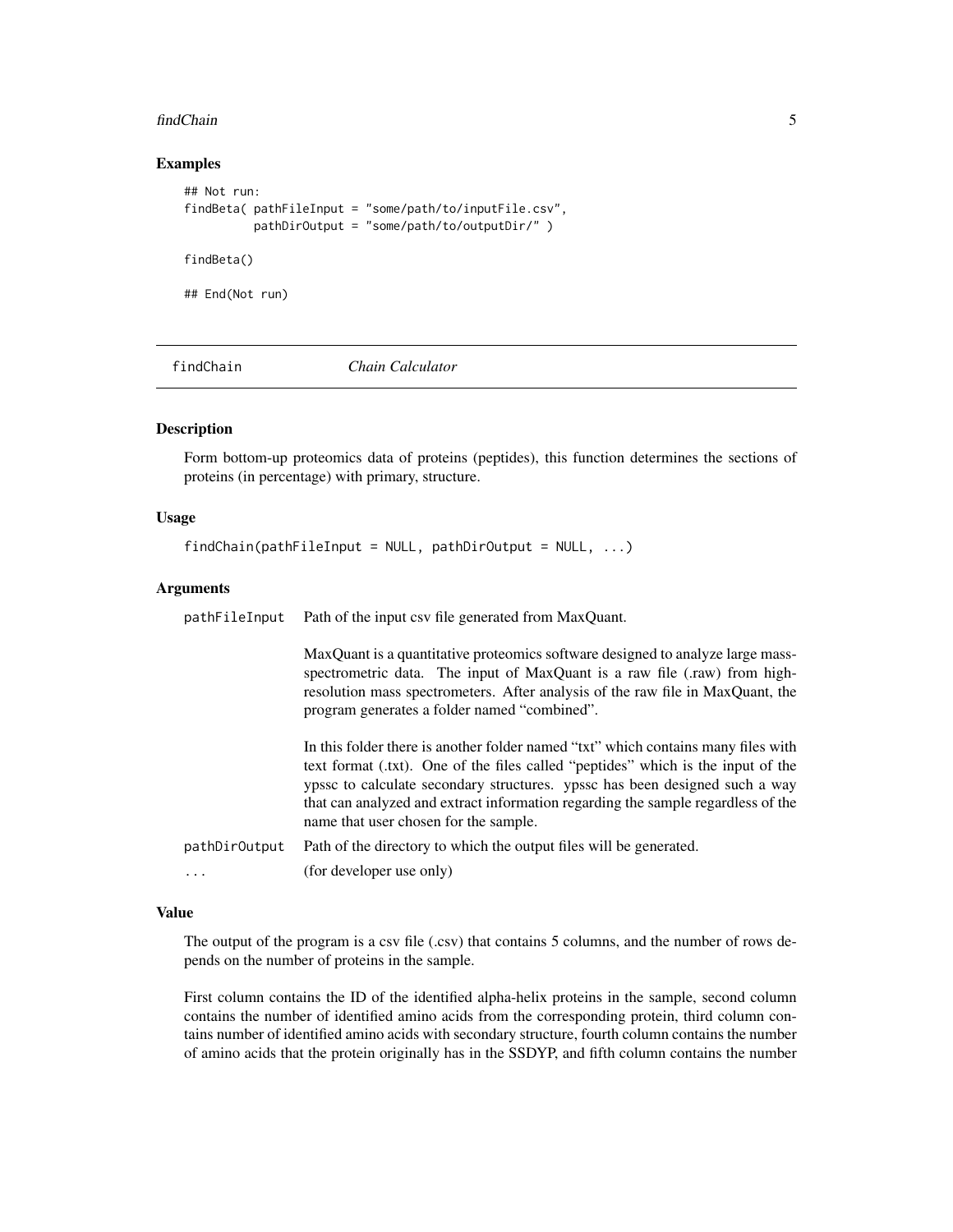<span id="page-5-0"></span>of amino acids in chain structure that the protein originally has in the SSDYP.

These columns should provide all information that the user needs to know about the protein and its structural information as well as structural information about the parts of the protein that has been identified in the sample.

In addition, it also generates 4 more '.csv' files.

- 1. The no. of proteins found in the sample.
- 2. The no. of peptides found in the sample.
- 3. The no. of amino acids for each protein in database.
- 4. It is the input file from MaxQuant that's been cleaned up for the sole purpose of calculating secondary structures.

# See Also

[findSecondary](#page-5-1), [findAlpha](#page-1-1), [findBeta](#page-2-1)

#### Examples

```
## Not run:
findChain( pathFileInput = "some/path/to/inputFile.csv",
           pathDirOutput = "some/path/to/outputDir/" )
findChain()
```
## End(Not run)

<span id="page-5-1"></span>findSecondary *Secondary Structure Calculator*

#### Description

Form bottom-up proteomics data of proteins (peptides), this function determines the sections of proteins (in percentage) with secondary structure like alpha-helix, beta sheet; also determines the parts that has primary structure.

#### Usage

```
findSecondary(pathFileInput = NULL, pathDirOutput = NULL, ...)
```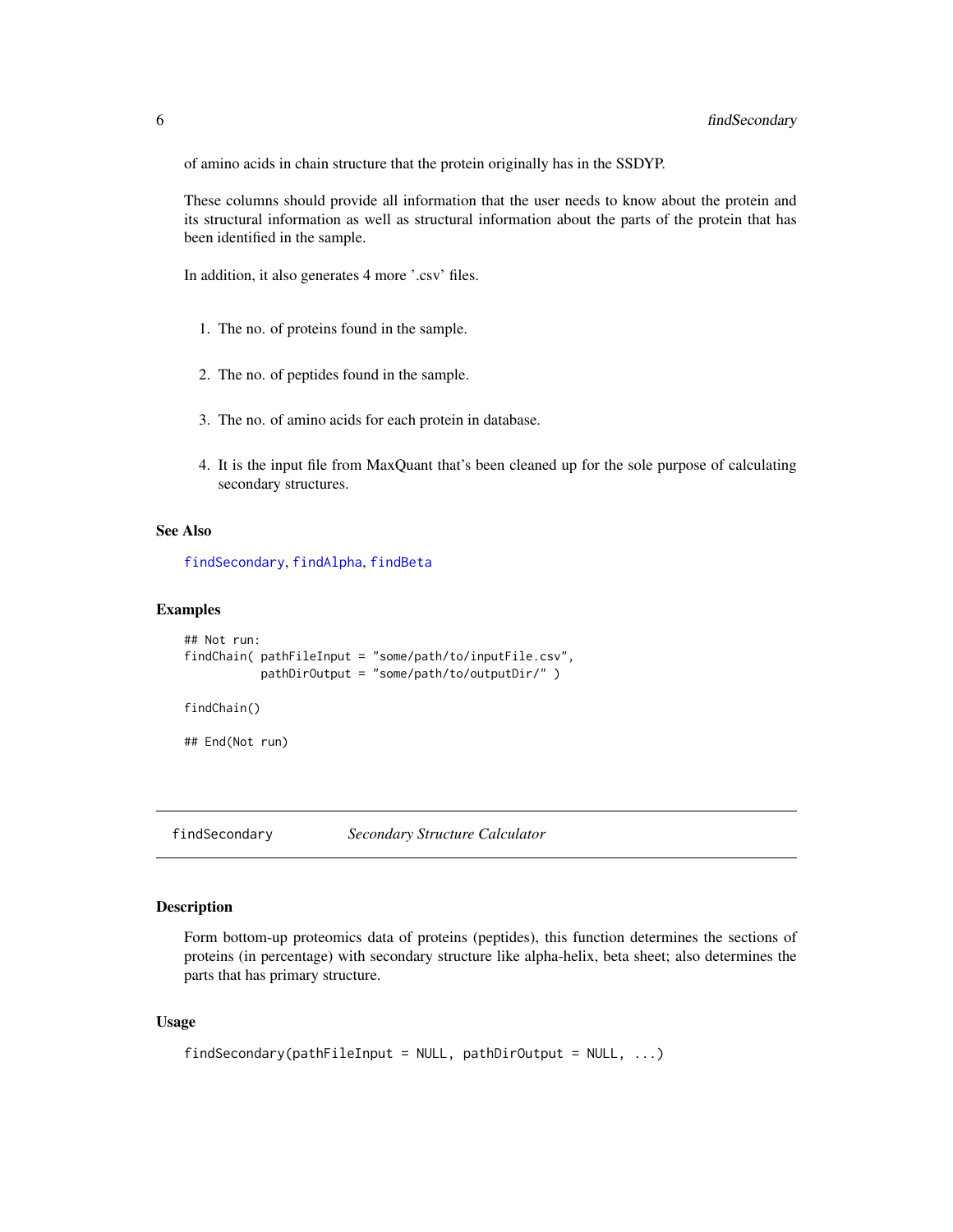# <span id="page-6-0"></span>findSecondary 7

### **Arguments**

| pathFileInput | Path of the input csv file generated from MaxQuant.                                                                                                                                                                                                                                                                                                                               |  |  |  |  |  |  |  |  |
|---------------|-----------------------------------------------------------------------------------------------------------------------------------------------------------------------------------------------------------------------------------------------------------------------------------------------------------------------------------------------------------------------------------|--|--|--|--|--|--|--|--|
|               | MaxQuant is a quantitative proteomics software designed to analyze large mass-<br>spectrometric data. The input of MaxQuant is a raw file (.raw) from high-<br>resolution mass spectrometers. After analysis of the raw file in MaxQuant, the<br>program generates a folder named "combined".                                                                                     |  |  |  |  |  |  |  |  |
|               | In this folder there is another folder named "txt" which contains many files with<br>text format (.txt). One of the files called "peptides" which is the input of the<br>ypssc to calculate secondary structures. ypssc has been designed such a way<br>that can analyzed and extract information regarding the sample regardless of the<br>name that user chosen for the sample. |  |  |  |  |  |  |  |  |
| pathDirOutput | Path of the directory to which the output files will be generated.                                                                                                                                                                                                                                                                                                                |  |  |  |  |  |  |  |  |
| $\cdots$      | (for developer use only)                                                                                                                                                                                                                                                                                                                                                          |  |  |  |  |  |  |  |  |

# Value

The output of the program is a csv file (.csv) that contains 5 columns, and the number of rows depends on the number of proteins in the sample.

First column contains the ID of the identified alpha-helix proteins in the sample, second column contains the number of identified amino acids from the corresponding protein, third column contains number of identified amino acids with secondary structure, fourth column contains the number of amino acids that the protein originally has in the SSDYP, and fifth column contains the number of amino acids with secondary structure that the protein originally has in the SSDYP.

These columns should provide all information that the user needs to know about the protein and its structural information as well as structural information about the parts of the protein that has been identified in the sample.

In addition, it also generates 4 more '.csv' files.

- 1. The no. of proteins found in the sample.
- 2. The no. of peptides found in the sample.
- 3. The no. of amino acids for each protein in database.
- 4. It is the input file from MaxQuant that's been cleaned up for the sole purpose of calculating secondary structures.

# See Also

[findAlpha](#page-1-1), [findBeta](#page-2-1), [findChain](#page-4-1)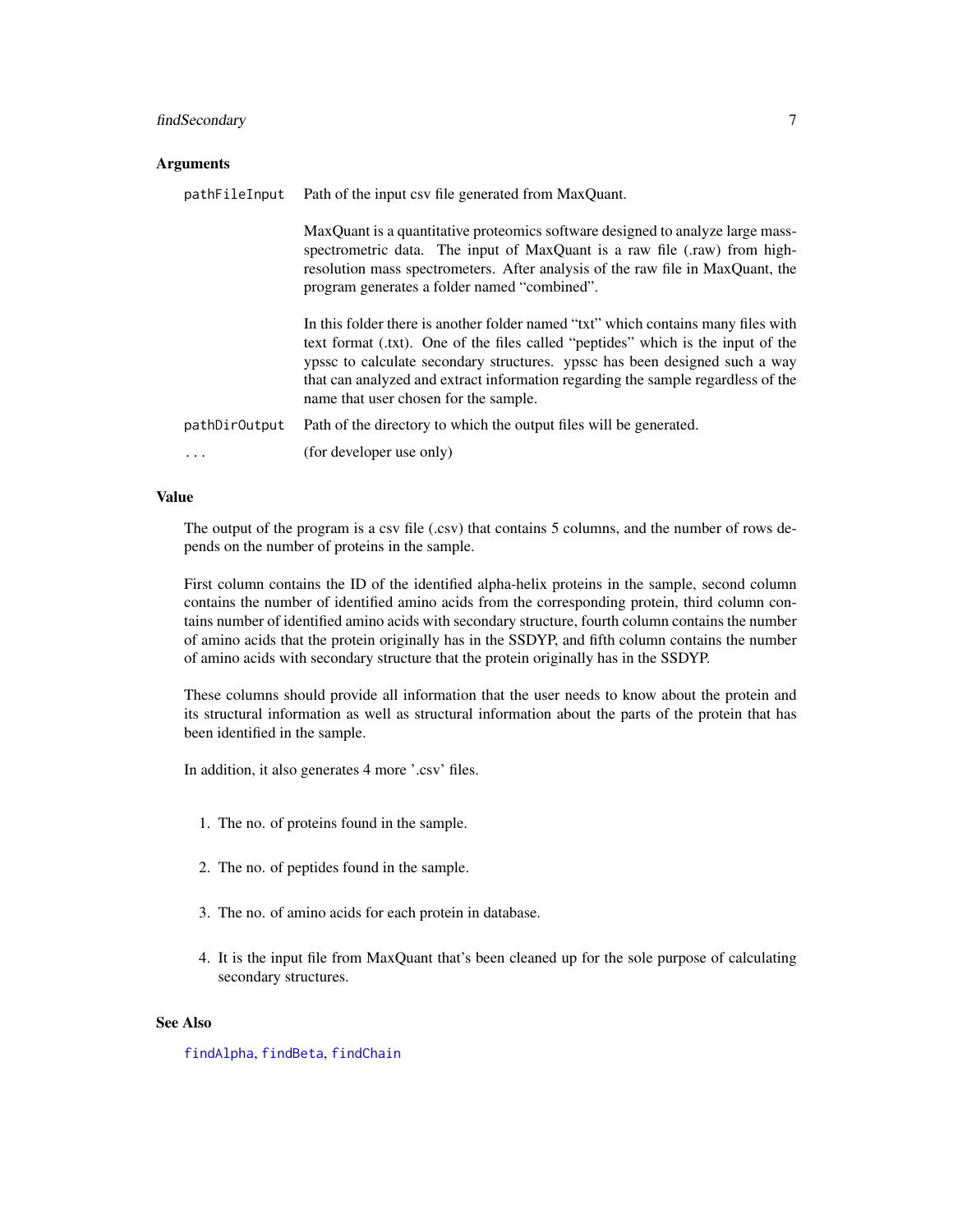# Examples

```
## Not run:
findSecondary( pathFileInput = "some/path/to/inputFile.csv",
               pathDirOutput = "some/path/to/outputDir/" )
```
findSecondary()

## End(Not run)